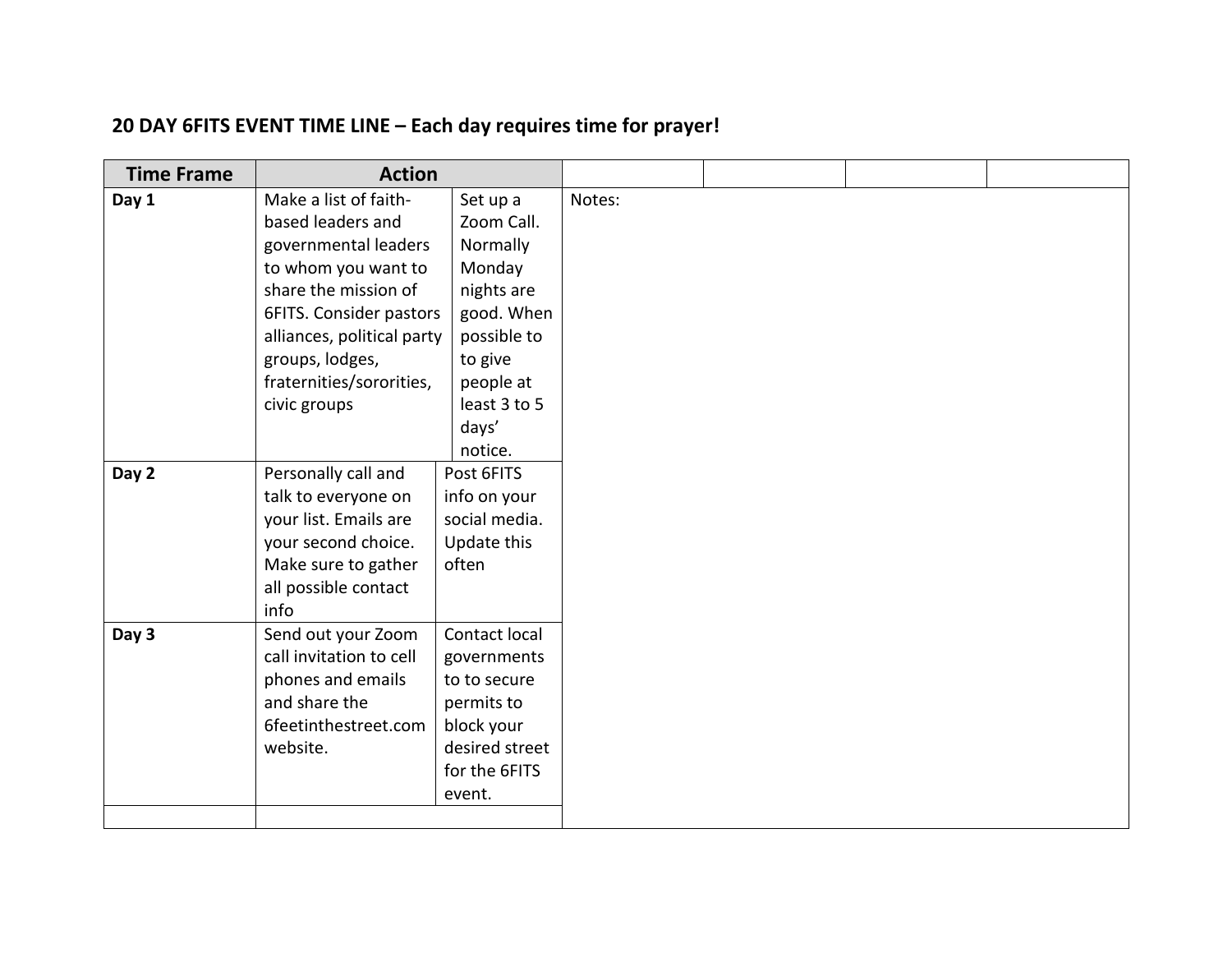| Day 3 | Send out reminders to all your        |                                     |              |
|-------|---------------------------------------|-------------------------------------|--------------|
|       | contacts; remind them to check out    |                                     |              |
|       | the 6FITS website and register. Also  |                                     |              |
|       |                                       | ask them to make referrals. You may |              |
|       | use google forms to collect your      |                                     |              |
|       | referrals or get texts and emails.    |                                     |              |
| Day 4 | Make another list of prospects and    |                                     | <b>NOTES</b> |
|       | try to make a personal contact -      |                                     |              |
|       | make sure to update your Zoom         |                                     |              |
|       | invitation with newly interested      |                                     |              |
|       | people.                               |                                     |              |
| Day 5 | Use the internet to look up local     |                                     |              |
|       | governmental officials and faith-     |                                     |              |
|       | based leaders. Email them the 6FITS'  |                                     |              |
|       | information handout (in 6FITS KIT)    |                                     |              |
|       | Get handouts for                      | Begin hosting                       |              |
| Day 6 | the 2020 Census                       | Zoom/Conference                     |              |
|       | to handout                            | calls just for new                  |              |
|       | during the 6FITS                      | prospects and                       |              |
|       | event. Contact                        | governmental                        |              |
|       | local health                          | prospects and/or                    |              |
|       | agencies to                           | individuals with                    |              |
|       | provide support                       | exceptional                         |              |
|       | and literature for                    | influence                           |              |
|       | your event.                           |                                     |              |
|       |                                       |                                     |              |
| Day 7 | Refer to the 6FITS KIT for additional |                                     |              |
|       | organizational support. Order 6FITS   |                                     |              |
|       | masks and T Shirts! (on the website)  |                                     |              |
|       | Draft your news release (6FITS KIT)   |                                     |              |
|       |                                       |                                     |              |